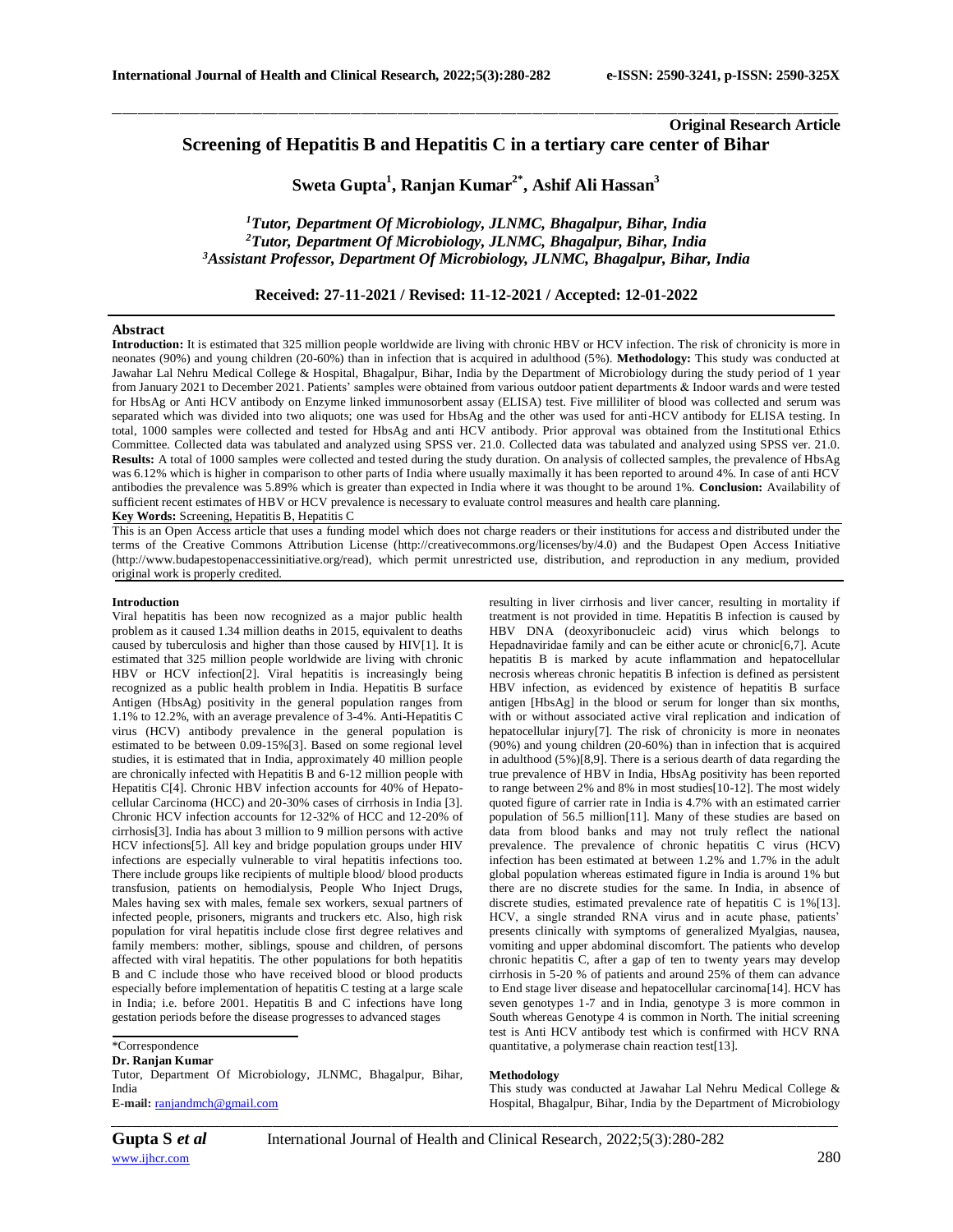during the study period of 1 year from January 2021 to December 2021. Patients' samples were obtained from various outdoor patient departments & Indoor wards and were tested for HbsAg or Anti HCV antibody on Enzyme linked immunosorbent assay (ELISA) test. Five milliliter of blood was collected and serum was separated which was divided into two aliquots; one was used for HbsAg and the other was used for anti-HCV antibody for ELISA testing. In total, 1000 samples were collected and tested for HbsAg and anti HCV antibody. Prior approval was obtained from the Institutional Ethics Committee. Collected data was tabulated and analyzed using SPSS ver. 21.0.

## **Results**

A total of 1000 samples were collected and tested during the study

duration. The age of the patients ranged from 12 to 72 years with a male preponderance. The male to female ration observed in the study was 2.1:1. Majority of the samples were collected from the medical OPD and admitted patients under the Department of General Medicine. None of the patients reported prior history of hepatitis B or  $\Gamma$ 

On analysis of collected samples, the prevalence of HbsAg was 6.12% which is higher in comparison to other parts of India where usually maximally it has been reported to around 4%. In case of anti HCV antibodies the prevalence was 5.89% which is greater than expected in India where it was thought to be around 1%.



\_\_\_\_\_\_\_\_\_\_\_\_\_\_\_\_\_\_\_\_\_\_\_\_\_\_\_\_\_\_\_\_\_\_\_\_\_\_\_\_\_\_\_\_\_\_\_\_\_\_\_\_\_\_\_\_\_\_\_\_\_\_\_\_\_\_\_\_\_\_\_\_\_\_\_\_\_\_\_\_\_\_\_\_\_\_\_\_\_\_\_\_\_\_\_\_\_\_\_\_\_\_\_\_\_\_\_\_\_\_\_\_\_\_\_\_\_\_\_\_\_\_\_\_\_\_\_\_\_\_\_\_\_\_\_\_\_\_\_\_

### **Discussion**

Though reports on the prevalence of HBV and/or HCV infection among blood donors[15] and in patients with certain clinical conditions[16,17] are available, prevalence among general population in India is sparse. Study on the prevalence of HBV and HCV infection is needed to understand its epidemiology and to create strategies to improve public health which may help in the disease prevention and control<sup>[18]</sup>.

There is a considerable variation in the geographical distribution of HCV[19]. The overall prevalence of HCV in our study was 5.89%, which is strikingly much higher than study reports from Bangladesh[20] and Tamil Nadu[21]. In India, very few studies are available on the prevalence of HCV in general population. Community based studies from West Bengal[22], Andhra Pradesh[23] and Arunachal Pradesh[24] showed the HCV prevalence of 0.87%, 1.4% and 7.89% respectively, and the first two had lower prevalence in comparison to our study whereas from Arunachal Pradesh had prevalence on higher side.

HBV prevalence in different population has been shown to vary widely from 0.1% in the developed countries to 20% in the developing nations[25]. In our study the overall prevalence of HBV was 5.23%. In 1995, the average estimated carrier rate of HBV in India was 4%[26]. A community based study on HBV prevalence in urban and rural subjects in Tamil Nadu documented 5.7% of HbsAg positivity[27], which is comparable to our study report. In contrast, studies from West Bengal[28] and Kanpur[25] showed that 2.97%

and 2.25% were positive for HbsAg, respectively and this is less than which was revealed in our study. The data on the general population prevalence of HBV or HCV are limited in India. In comparison with study reports from India, we have observed overall higher prevalence of HCV and HBV infection.

### **Conclusion**

Prevalence of both of them is almost higher than previous reported studies and needs more dedicated efforts for curbing the menace of these deadly diseases. Availability of sufficient recent estimates of HBV or HCV prevalence is necessary to evaluate control measures and health care planning.

### **References**

- 1. Guidelines for the prevention, care and treatment of persons with chronic hepatitis B infection. WHO., 2015
- 2. Consolidated guidelines on the use of antiretroviral drugs for treating and preventing HIV infection: recommendations for a public health approach. (2nd edn.), WHO.,2016
- 3. Guidelines for the screening care and treatment of persons with chronic hepatitis C infection. WHO.
- 4. WHO (2016) Global Disease estimates 2016. WHO.
- 5. Central Bureau of Health Intelligence (2016) Ministry of Health and Family Welfare. National Health Profile. New Delhi, India.

*\_\_\_\_\_\_\_\_\_\_\_\_\_\_\_\_\_\_\_\_\_\_\_\_\_\_\_\_\_\_\_\_\_\_\_\_\_\_\_\_\_\_\_\_\_\_\_\_\_\_\_\_\_\_\_\_\_\_\_\_\_\_\_\_\_\_\_\_\_\_\_\_\_\_\_\_\_\_\_\_\_\_\_\_\_\_\_\_\_\_\_\_\_\_\_\_\_\_\_\_\_\_\_\_\_\_\_\_\_\_\_\_\_\_\_\_\_\_\_\_\_\_\_\_\_\_\_\_\_\_\_\_\_\_\_\_\_\_\_\_*